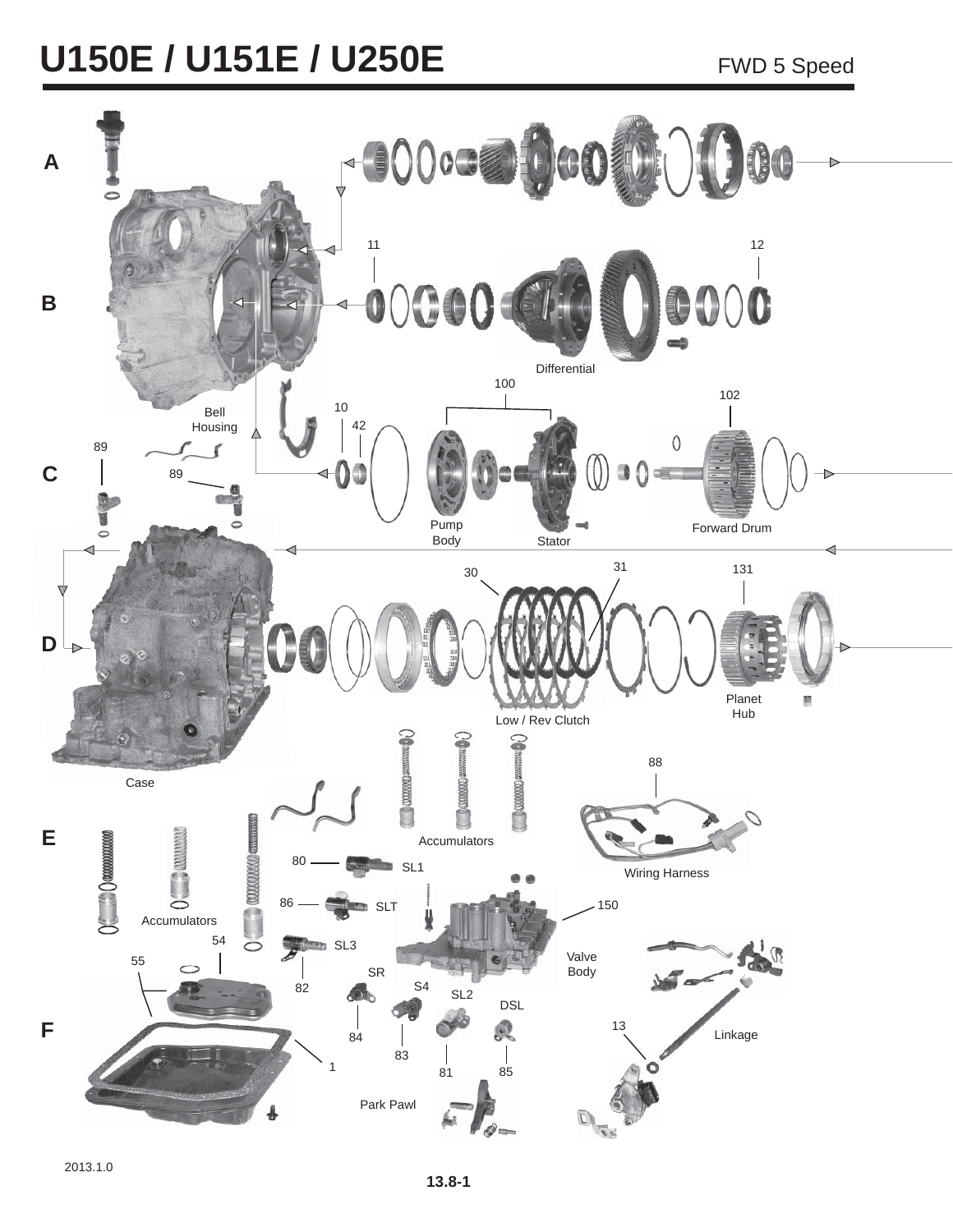## FWD 5 Speed **U150E / U151E / U250E**

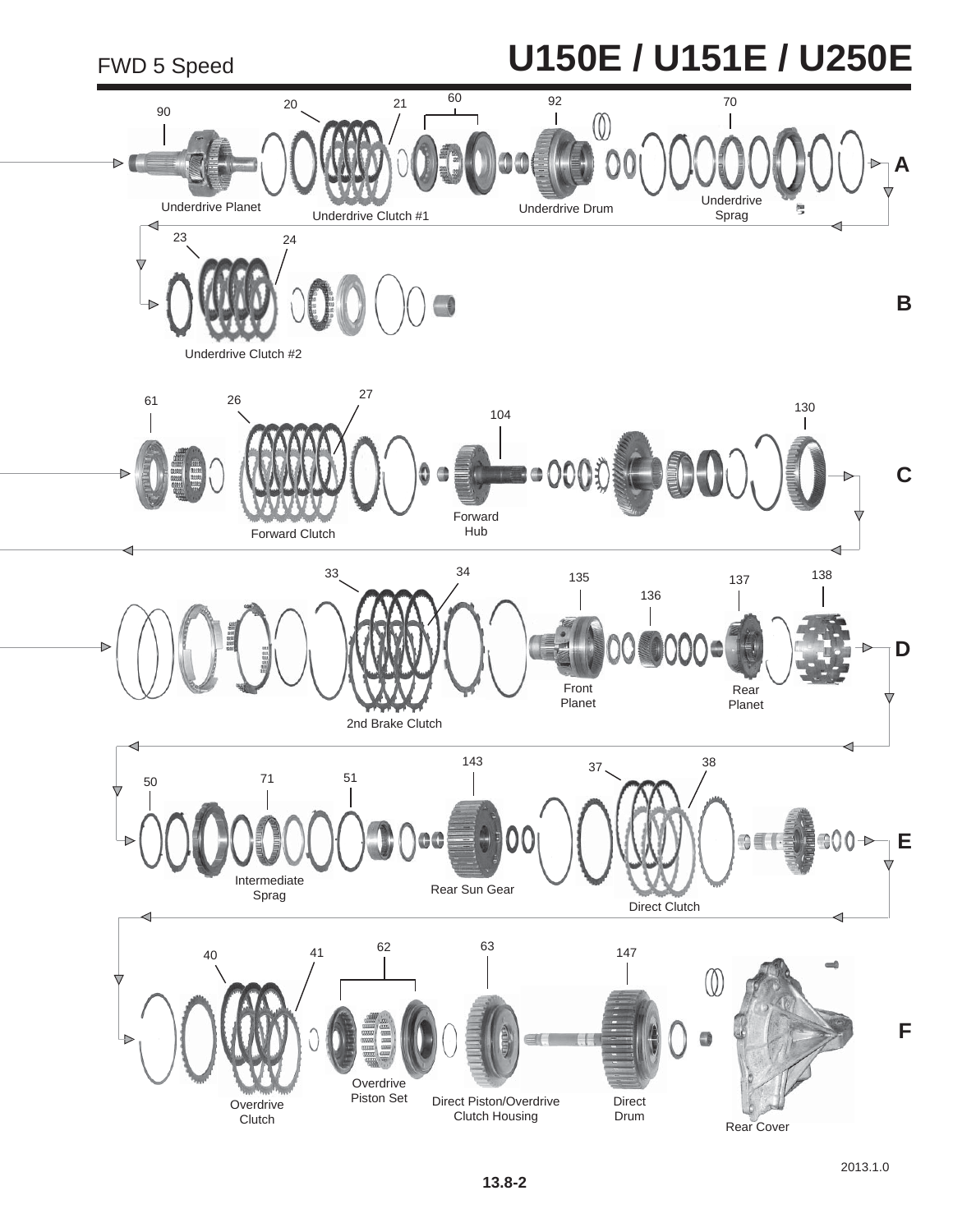|                                                                                                                                                                                                                                                        | <b>VEHICLE</b><br><b>MODEL</b>      | <b>YEARS</b>          | <b>ENGINE</b>                       | <b>DRIVE</b><br>TRAIN | TRANS.<br><b>TYPE</b> |  |
|--------------------------------------------------------------------------------------------------------------------------------------------------------------------------------------------------------------------------------------------------------|-------------------------------------|-----------------------|-------------------------------------|-----------------------|-----------------------|--|
| LEXUS:                                                                                                                                                                                                                                                 |                                     |                       |                                     |                       |                       |  |
|                                                                                                                                                                                                                                                        |                                     |                       | 3.0 Litre                           | <b>FWD</b>            | <b>U150E</b>          |  |
|                                                                                                                                                                                                                                                        |                                     |                       | 3.3 Litre                           | <b>FWD</b>            | <b>U151E</b>          |  |
|                                                                                                                                                                                                                                                        |                                     |                       | 3.3 Litre                           | FWD/4WD               | <b>U151E/F</b>        |  |
|                                                                                                                                                                                                                                                        |                                     |                       | 3.5 Litre                           | FWD/4WD               | <b>U151E/F</b>        |  |
|                                                                                                                                                                                                                                                        | <b>TOYOTA:</b>                      |                       |                                     |                       |                       |  |
|                                                                                                                                                                                                                                                        |                                     |                       | 3.5 Litre                           | <b>FWD</b>            | <b>U151E</b>          |  |
|                                                                                                                                                                                                                                                        |                                     |                       | 3.0 / 3.3 Litre                     | <b>FWD</b>            | <b>U151E</b>          |  |
|                                                                                                                                                                                                                                                        |                                     |                       | 2.4 Litre                           | <b>FWD</b>            | <b>U250E</b>          |  |
|                                                                                                                                                                                                                                                        |                                     |                       | 2.4 Litre                           | <b>FWD</b>            | <b>U250E</b>          |  |
|                                                                                                                                                                                                                                                        |                                     | Highlander 2004-12    | 3.3 / 3.5 Litre                     | FWD/4WD               | <b>U151E/F</b>        |  |
|                                                                                                                                                                                                                                                        |                                     |                       | 2.4 Litre                           | <b>FWD</b>            | <b>U250E</b>          |  |
|                                                                                                                                                                                                                                                        |                                     |                       | 3.3 Litre                           | FWD/4WD               | <b>U151E/F</b>        |  |
|                                                                                                                                                                                                                                                        |                                     |                       | 3.3 Litre                           | <b>FWD</b>            | <b>U151E</b>          |  |
|                                                                                                                                                                                                                                                        |                                     |                       | 2.4 Litre                           | <b>FWD</b>            | <b>U250E</b>          |  |
|                                                                                                                                                                                                                                                        |                                     |                       | 3.5 Litre                           | FWD/4WD               | <b>U151E/F</b>        |  |
|                                                                                                                                                                                                                                                        |                                     |                       | 3.5 Litre                           | <b>FWD</b>            | <b>U250E</b>          |  |
| IIL.<br>NO.                                                                                                                                                                                                                                            | PART<br>PER<br><b>NUMBER</b><br>CAR | <b>DESCRIPTION</b>    |                                     |                       | <b>YEARS</b>          |  |
|                                                                                                                                                                                                                                                        |                                     |                       | <b>REBUILDER BOX KITS</b>           |                       |                       |  |
| ---                                                                                                                                                                                                                                                    | K1400E-S <sup>1,2</sup>             |                       |                                     |                       |                       |  |
|                                                                                                                                                                                                                                                        | K1400G-S <sup>1</sup>               |                       |                                     |                       |                       |  |
|                                                                                                                                                                                                                                                        |                                     | Steel Plate Sub-Kits: |                                     |                       |                       |  |
|                                                                                                                                                                                                                                                        | K1400E-9                            |                       |                                     |                       |                       |  |
|                                                                                                                                                                                                                                                        | K1400G-9                            |                       |                                     |                       |                       |  |
| Kits do not include the molded rubber pistons, please order K14900E-4 for U150/1E/F or K14900G-4<br>$\mathbf{1}$<br>for U250E separately.<br><sup>2</sup> Kits do not include axle seals or components for 4WD units, please order K14900T separately. |                                     |                       |                                     |                       |                       |  |
|                                                                                                                                                                                                                                                        |                                     |                       | <b>OVERHAUL KITS</b>                |                       |                       |  |
|                                                                                                                                                                                                                                                        | K14900E $1,2$                       |                       |                                     |                       |                       |  |
|                                                                                                                                                                                                                                                        | K14900G <sup>1</sup>                |                       |                                     |                       |                       |  |
|                                                                                                                                                                                                                                                        | K14900T                             |                       |                                     |                       |                       |  |
|                                                                                                                                                                                                                                                        | K14900E-3                           |                       |                                     |                       |                       |  |
|                                                                                                                                                                                                                                                        |                                     |                       |                                     |                       |                       |  |
|                                                                                                                                                                                                                                                        |                                     |                       | <b>GASKET AND RUBBER COMPONENTS</b> |                       |                       |  |
| 1F                                                                                                                                                                                                                                                     | 14170<br>1                          |                       |                                     |                       |                       |  |
| 3B                                                                                                                                                                                                                                                     | 14100<br>1                          |                       |                                     |                       |                       |  |
| <b>METAL CLAD SEALS</b>                                                                                                                                                                                                                                |                                     |                       |                                     |                       |                       |  |
| 10 <sub>C</sub>                                                                                                                                                                                                                                        | 67526V<br>1                         |                       |                                     |                       |                       |  |
| 11A                                                                                                                                                                                                                                                    | 83551<br>1                          | <b>Right Axle</b>     |                                     |                       |                       |  |
| 11A                                                                                                                                                                                                                                                    | 14551<br>1                          | <b>Right Axle</b>     |                                     |                       |                       |  |
| 11A                                                                                                                                                                                                                                                    | 14551A<br>1                         | Right Axle            |                                     |                       |                       |  |
| 12A                                                                                                                                                                                                                                                    | 83552A<br>1                         |                       |                                     |                       |                       |  |
| 12A                                                                                                                                                                                                                                                    | 14551B<br>1                         |                       |                                     |                       |                       |  |
| 13F                                                                                                                                                                                                                                                    | 68504<br>1                          |                       |                                     |                       |                       |  |
| <b>SEALING RINGS</b>                                                                                                                                                                                                                                   |                                     |                       |                                     |                       |                       |  |
|                                                                                                                                                                                                                                                        | K14901E<br>1                        |                       |                                     |                       |                       |  |
|                                                                                                                                                                                                                                                        |                                     |                       |                                     |                       |                       |  |
|                                                                                                                                                                                                                                                        |                                     |                       |                                     |                       |                       |  |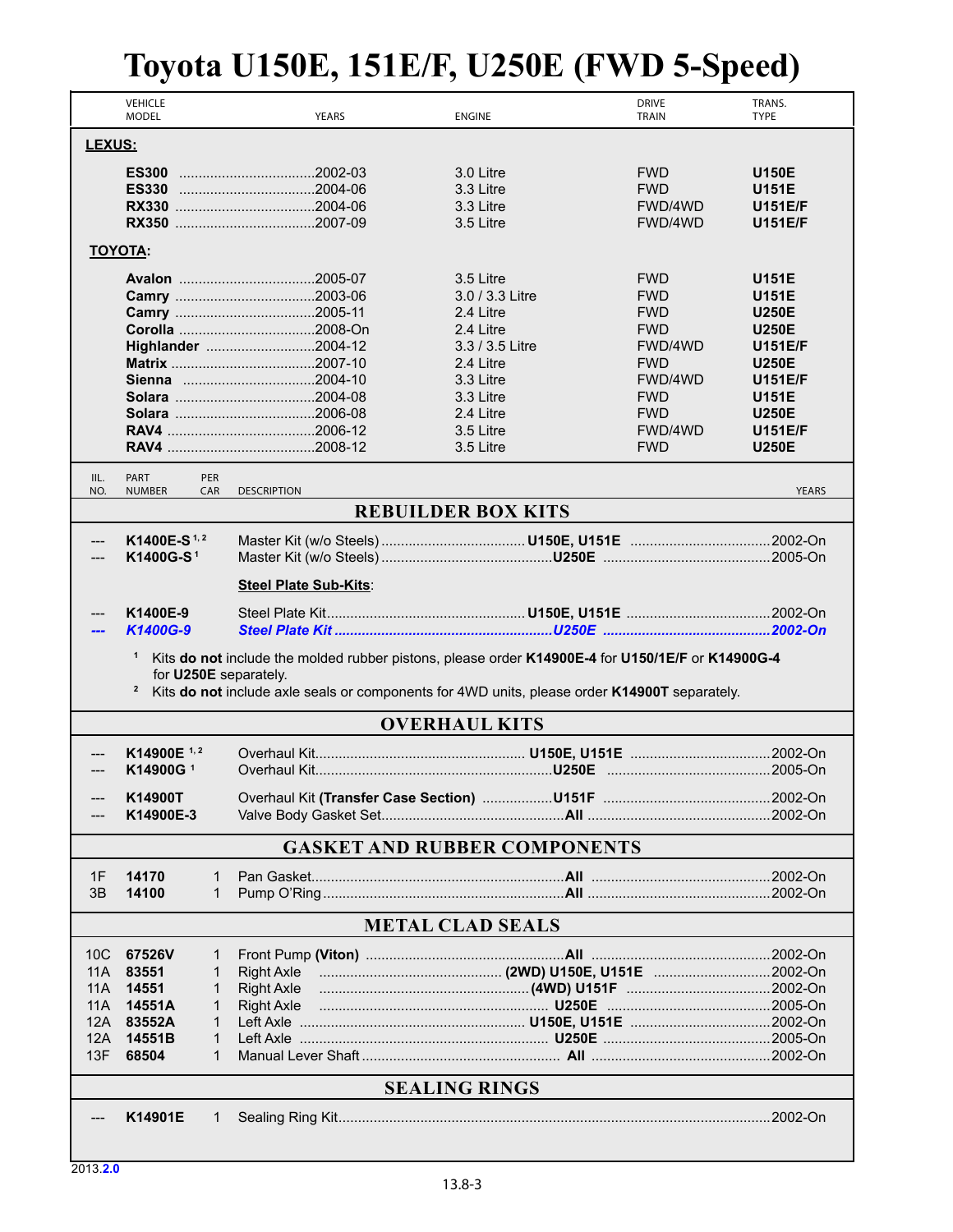| ILL.<br>NO.                     | PART<br><b>NUMBER</b> | PER<br>CAR     | <b>DESCRIPTION</b>                                                        |                                                                                    | YEARS   |  |
|---------------------------------|-----------------------|----------------|---------------------------------------------------------------------------|------------------------------------------------------------------------------------|---------|--|
|                                 |                       |                | <b>CLUTCH PLATES</b>                                                      |                                                                                    |         |  |
|                                 |                       |                |                                                                           |                                                                                    |         |  |
| 20A                             | 14308                 | 4              |                                                                           |                                                                                    |         |  |
| 20A                             | 14308A                | 3              | Underdrive # 1 Friction (U250E)  40T, .073" - 4.500" O.D. 2005-On         |                                                                                    |         |  |
| 21A<br>21A                      | 14309<br>14309A       | 4<br>3         | Underdrive # 1 Steel (U250E)  40T, .075" - 3.570" I.D. 2005-On            |                                                                                    |         |  |
| 23B                             | 14310                 | $\overline{4}$ |                                                                           |                                                                                    |         |  |
| 23B                             | 14310A                | 3              | Underdrive # 2 Friction (U250E) 28T, .073" - 4.430" O.D. 2005-On          |                                                                                    |         |  |
| 24 <sub>B</sub>                 | 14311                 | $\overline{4}$ |                                                                           |                                                                                    |         |  |
| 24B                             | 14311A                | $\mathbf{3}$   | Underdrive # 2 Steel (U250E)  11T, .071" - 3.520" I.D. 2005-On            |                                                                                    |         |  |
| 26C                             | 14304                 |                |                                                                           |                                                                                    |         |  |
| 27 <sub>C</sub>                 | 14305                 |                |                                                                           |                                                                                    |         |  |
| 30 <sub>D</sub>                 | 14321                 |                |                                                                           |                                                                                    |         |  |
| 31D                             | 14322                 | $5 - 7$        |                                                                           |                                                                                    |         |  |
| 33D                             | 14306                 |                |                                                                           |                                                                                    |         |  |
| 34D<br>37E                      | 14307<br>14302E       |                |                                                                           |                                                                                    |         |  |
| 38E                             | 14303E                |                |                                                                           |                                                                                    |         |  |
| 40F                             | 14300E                |                |                                                                           |                                                                                    |         |  |
| 41F                             | 14301E                |                |                                                                           |                                                                                    |         |  |
| $\overline{a}$                  | <b>K1400E-F</b>       | $\mathbf{1}$   |                                                                           |                                                                                    |         |  |
| ---                             | <b>K1400G-F</b>       | $\mathbf{1}$   |                                                                           |                                                                                    |         |  |
|                                 |                       |                |                                                                           |                                                                                    |         |  |
|                                 |                       |                | <b>BUSHINGS</b>                                                           |                                                                                    |         |  |
|                                 | K14980E               | $\mathbf{1}$   |                                                                           |                                                                                    |         |  |
|                                 | <b>K14980EY</b>       | $\mathbf{1}$   |                                                                           |                                                                                    |         |  |
|                                 | <b>K14980G</b>        | $\mathbf{1}$   |                                                                           |                                                                                    |         |  |
| ---                             | 67005                 | $\mathbf{1}$   |                                                                           |                                                                                    |         |  |
|                                 |                       |                |                                                                           |                                                                                    |         |  |
|                                 |                       |                | <b>THRUST WASHERS AND BEARINGS</b>                                        |                                                                                    |         |  |
| $---$                           | K14941                | $\mathbf{1}$   | Thrust Washer and Bearing Kit (Geartrain Area, 14403E Not In Kit) 2002-On |                                                                                    |         |  |
| 50E                             | 14403E                | $\mathbf{1}$   |                                                                           |                                                                                    |         |  |
| 51E                             | 14404                 | $\mathbf{1}$   |                                                                           |                                                                                    |         |  |
| 52E                             | 14429                 | $\mathbf{1}$   |                                                                           |                                                                                    |         |  |
| 53E                             | 14432                 | 1              |                                                                           |                                                                                    |         |  |
| <b>TRANSMISSION OIL FILTERS</b> |                       |                |                                                                           |                                                                                    |         |  |
| 54F                             | 14600E <sup>3</sup>   |                | 1 Oil Filter                                                              |                                                                                    | 2002-On |  |
|                                 | 55F ATK-248           | $\mathbf{1}$   |                                                                           |                                                                                    |         |  |
|                                 |                       |                |                                                                           | <sup>3</sup> Please See Filter Pictures on Page 13.11-1 for Visual Identification. |         |  |
|                                 |                       |                |                                                                           |                                                                                    |         |  |
|                                 |                       |                | <b>MOLDED RUBBER PISTONS</b>                                              |                                                                                    |         |  |
|                                 | K14900E-4             |                |                                                                           |                                                                                    |         |  |
|                                 | K14900EC-4BL          |                |                                                                           |                                                                                    |         |  |
|                                 | K14900G-4             |                |                                                                           |                                                                                    |         |  |
| ---                             | K14900GC-4BL          |                |                                                                           |                                                                                    |         |  |
| 60A                             | K14840                | 1              |                                                                           |                                                                                    |         |  |
| 60A                             | K14840A               | 1              |                                                                           |                                                                                    |         |  |
| 61C                             | 14841E                | 1              |                                                                           |                                                                                    |         |  |
| 61C                             | 14847E                | 1              |                                                                           |                                                                                    |         |  |
| 62F                             | K14844E               | $\mathbf{1}$   |                                                                           |                                                                                    |         |  |
| 63F                             | 14846E * +            | 1              |                                                                           |                                                                                    |         |  |
| 63F                             | 14846G * +            | $\mathbf{1}$   |                                                                           |                                                                                    |         |  |
| <b>SPRAGS</b>                   |                       |                |                                                                           |                                                                                    |         |  |
|                                 |                       |                |                                                                           |                                                                                    |         |  |
| 70A                             | 14813                 | 1              |                                                                           |                                                                                    |         |  |
| 71E                             | 14814                 | $\mathbf{1}$   |                                                                           |                                                                                    |         |  |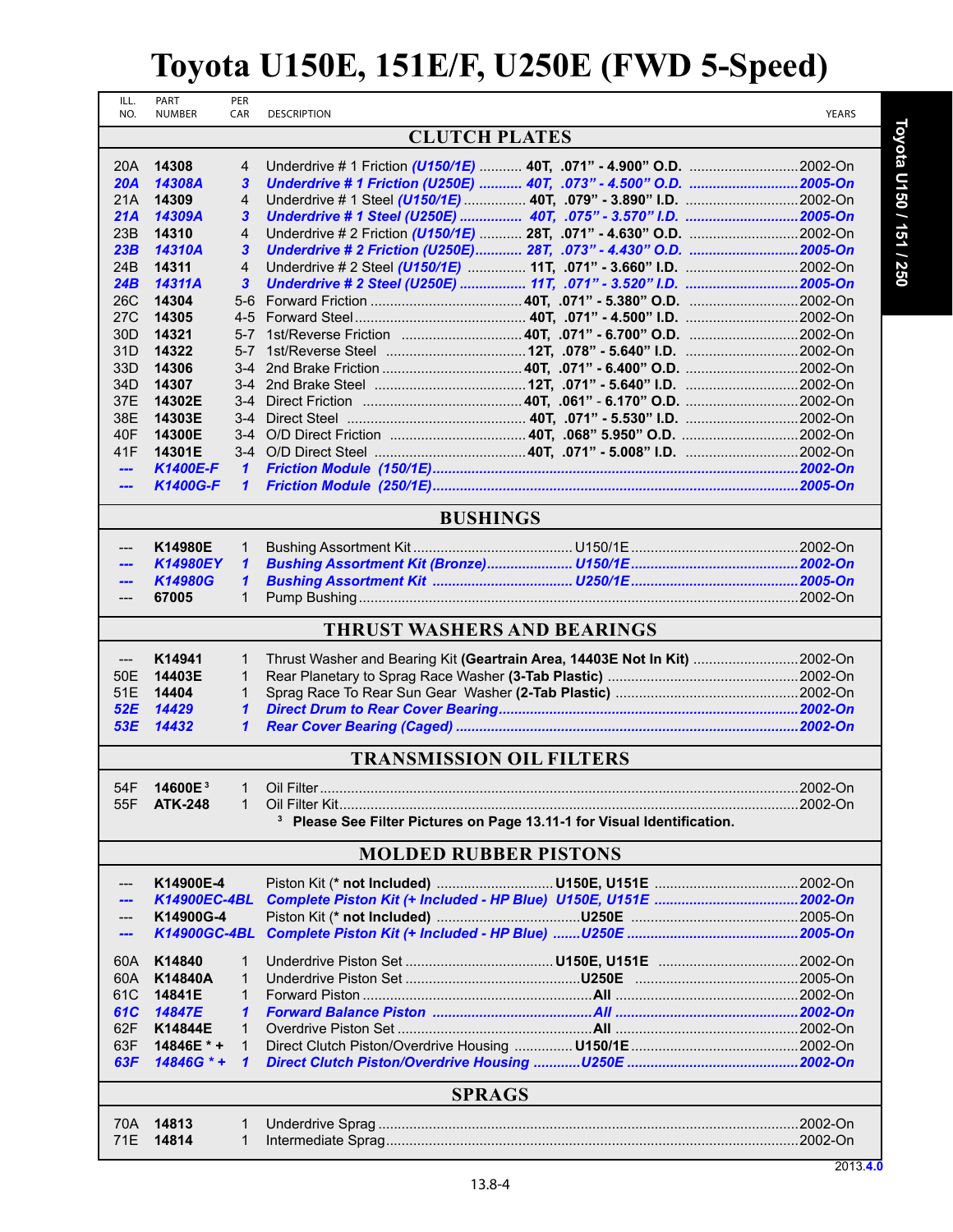| ILL.<br>NO. | PART<br><b>NUMBER</b>     | PER<br>CAR                   | <b>DESCRIPTION</b>                                                                                                                                                         | <b>YEARS</b> |  |
|-------------|---------------------------|------------------------------|----------------------------------------------------------------------------------------------------------------------------------------------------------------------------|--------------|--|
|             | <b>SHIFT ENHANCEMENTS</b> |                              |                                                                                                                                                                            |              |  |
|             | K14944E                   | 1                            | Corrects/Prevents/Reduces: Shuttle, Bind-up or Flare on 2-3, Slip with Throttle in 3rd<br>and/or 4th and TCC Codes.                                                        |              |  |
|             | ST14944                   | 1                            | Shift Correction Package (Superior/TransLab, Valve Body Upgrade Kit) 2002-On                                                                                               |              |  |
|             |                           |                              | U151E-U250E-ZIP Zip-Kit (Sonnax, Drop-in Components - No Tools Required) 2002-On                                                                                           |              |  |
|             | K14889E                   | 1                            | Addresses: Insufficient Line Rise to Drive Ranges, High Reverse Pressure and Soft Shifts.                                                                                  |              |  |
|             | K14887                    | $\mathbf{1}$                 | Addresses: TCC apply and Release Issues, Converter Codes and Burned Converters.                                                                                            |              |  |
|             | K14989E                   | 1                            | Oversized Pressure Regulator & Boost Valve Kit (Use w/K14589E Tool Kit) 2002-On<br>Addresses: Soft or Harsh Shifts Caused by Low or High Line Pressure.                    |              |  |
|             | K14886                    | $\mathbf{1}$                 | Oversized Secondary Pressure Regulator & Boost Valve Kit (Use w/K14586 Tool Kit) 2002-On<br>Addresses: Converter Apply/Release Problems, Harsh Lock-up. Burned Converters. |              |  |
|             | K14885E                   | 1                            | Addresses: Harsh/Flare Upshifts, TCC Slip or RPM Cycling and Low Cooler Flow.<br>Use with K14585E Tool Kit.                                                                |              |  |
|             | K14883E                   | 1.                           | Addresses: B1 Brake/Clutch Failure, 2-3 or 4-3 Bind-up Condition.                                                                                                          |              |  |
|             | K14884E                   | $\mathbf{1}$                 | Addresses: B2 Brake/Clutch Failure, Delayed Reverse & Loss of Engine Braking in Low.                                                                                       |              |  |
|             | K14882E                   | 1                            | Addresses: Burned UD and B3 Brake, Shift Complaints. Use w/K14582E Tool Kit                                                                                                |              |  |
|             | K14881E                   | 1                            | Addresses: Burned Forward, Shift Flairs and Bind-ups. Use w/K14581E Tool kit.                                                                                              |              |  |
|             | K14788E<br>K14788EW       | $\mathbf{1}$<br>$\mathbf{1}$ | Addresses: OE End Plugs Leak Causing Low Circuit Pressures/Erratic Shifts/Codes.                                                                                           |              |  |
|             | K14780W<br>ST14780        | $\mathbf{1}$                 | 1-3 Accumulator Piston Kit (Sonnax)  Enough for 1 Accumulator Bore  2002-On<br>Addresses: Delayed Engagements, Slipping and Burned Clutches.                               |              |  |

#### **ELECTRONIC COMPONENTS**

**Note : When ordering a Solenoid, please add the (-R) suffix for a Remanufactured Unit, if Desired.**

| 80E<br>80E<br>81E<br>81E<br>82E<br>82E | 14871E<br>14871EB<br>14872E<br>14872EB<br>14872EA<br>14872EB | 1<br>1<br>1<br>$\mathbf{1}$ | Shift Solenoid (SL1) Linear Large Body (1.106" O.D.) 2002-On<br>Shift Solenoid (SL1) Linear  Small Body (.835" O.D.) 2003-On<br>Shift Solenoid (SL2) Linear Large Body (1.106" O.D.) 2002-On<br>Shift Solenoid (SL2) Linear<br>Shift Solenoid (SL3) Linear Large Body (1.106" O.D.) 2002-On<br>Shift Solenoid (SL3) Linear  Small Body (.835" O.D.) 2003-On |          |
|----------------------------------------|--------------------------------------------------------------|-----------------------------|-------------------------------------------------------------------------------------------------------------------------------------------------------------------------------------------------------------------------------------------------------------------------------------------------------------------------------------------------------------|----------|
| 83E<br>84E<br>85E                      | 14874E<br>14873E<br>14870E                                   | 1                           |                                                                                                                                                                                                                                                                                                                                                             | .2002-On |
| 86E<br>86E                             | 14879E<br>14879EB                                            | 1                           | Line Pressure (SLT) Solenoid Large Body (1.106" O.D.) 2002-On<br>Line Pressure (SLT) Solenoid  Small Body (.835" O.D.), Updated                                                                                                                                                                                                                             | .2003-On |
| $\sim$<br>$---$                        | K14879E-R 1<br>K14879EB-R 1                                  |                             | Solenoid Kit (Includes Four Large Body Linears - Sol Pro Reman)<br>Solenoid Kit (Includes Four Small Body Linears - Sol Pro Reman) 2003-On                                                                                                                                                                                                                  | .2002-On |
| 88E<br>89C                             | 14869E<br>14875E                                             | 1                           |                                                                                                                                                                                                                                                                                                                                                             |          |